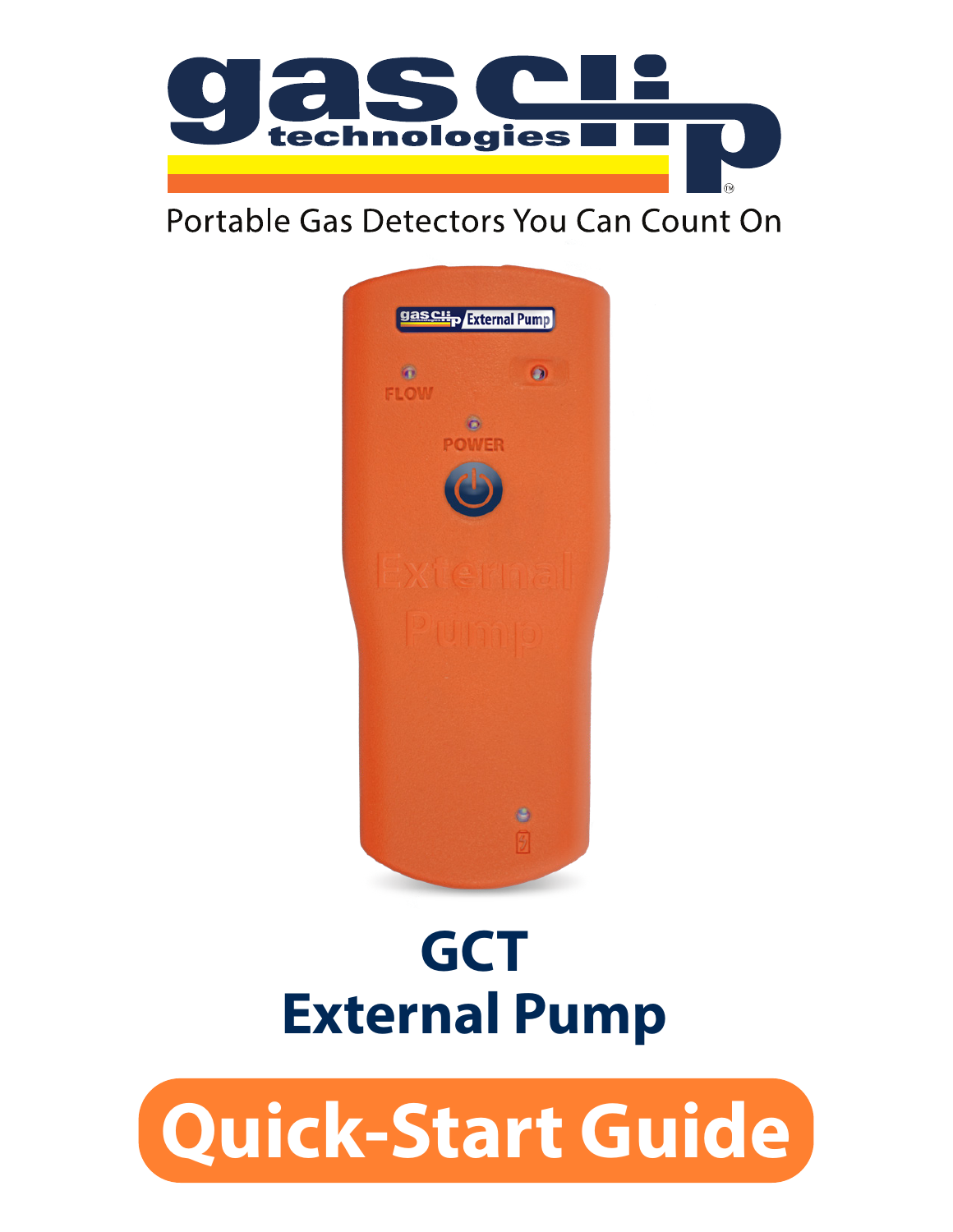#### **READ FIRST BEFORE OPERATION**

The **GCT External Pump** is a personal safety device designed to extend the capabilities of Gas Clip Technologies' diffusion gas detectors (Single Gas Clip, Single Gas Clip Plus, Multi Gas Clip, MGC Simple and MGC Simple Plus). Before operation, ensure that you have been properly trained on the use and daily testing of the device and the appropriate actions to take in the event of an alarm condition.

**A** READ GCT EXTERNAL PUMP USER'S MANUAL BEFORE OPERATION

#### **Device Components**

| <b>Entry</b>   | <b>Description</b>                   |                   |
|----------------|--------------------------------------|-------------------|
|                | <b>Infrared Communication Window</b> |                   |
| $\overline{2}$ | Audible Alarm                        |                   |
| 3              | Power LED                            |                   |
| 4              | Power Button                         | $\left( 6\right)$ |
| 5              | Charging LED                         |                   |
| 6              | <b>Flow LED</b>                      |                   |
| 7              | <b>Alligator Clip</b>                |                   |
| 8              | <b>Gas Inlet Port</b>                |                   |
| 9              | <b>Pellet Filter</b>                 |                   |
| 10             | Hydrophobic Filter                   |                   |
| 11             | <b>Certification Label</b>           |                   |
| 12             | Model and Serial Label               |                   |
| 13             | <b>Gas Outlet Port</b>               |                   |
| 14             | <b>Charging Port</b>                 |                   |



**Included in the box:** GCT External Pump, charger, 3 ft. hose, 10 ft. hose, stainless steel diffusion stone, 10 additional filters (5 hydrophobic & 5 particulate)

### **Set Up**

Connect the 3 ft. hose from the gas outlet port to a Gas Clip Technologies detector with a calibration cap. Next, connect the 10 ft. sampling hose from the gas inlet port to the diffusion stone. Accessories, such as the Quick Disconnect, Remote Sampling Probe or Telescoping Sampling Probe, can also be attached to the GCT External Pump with various lengths of sampling hose (up to 75 ft.).

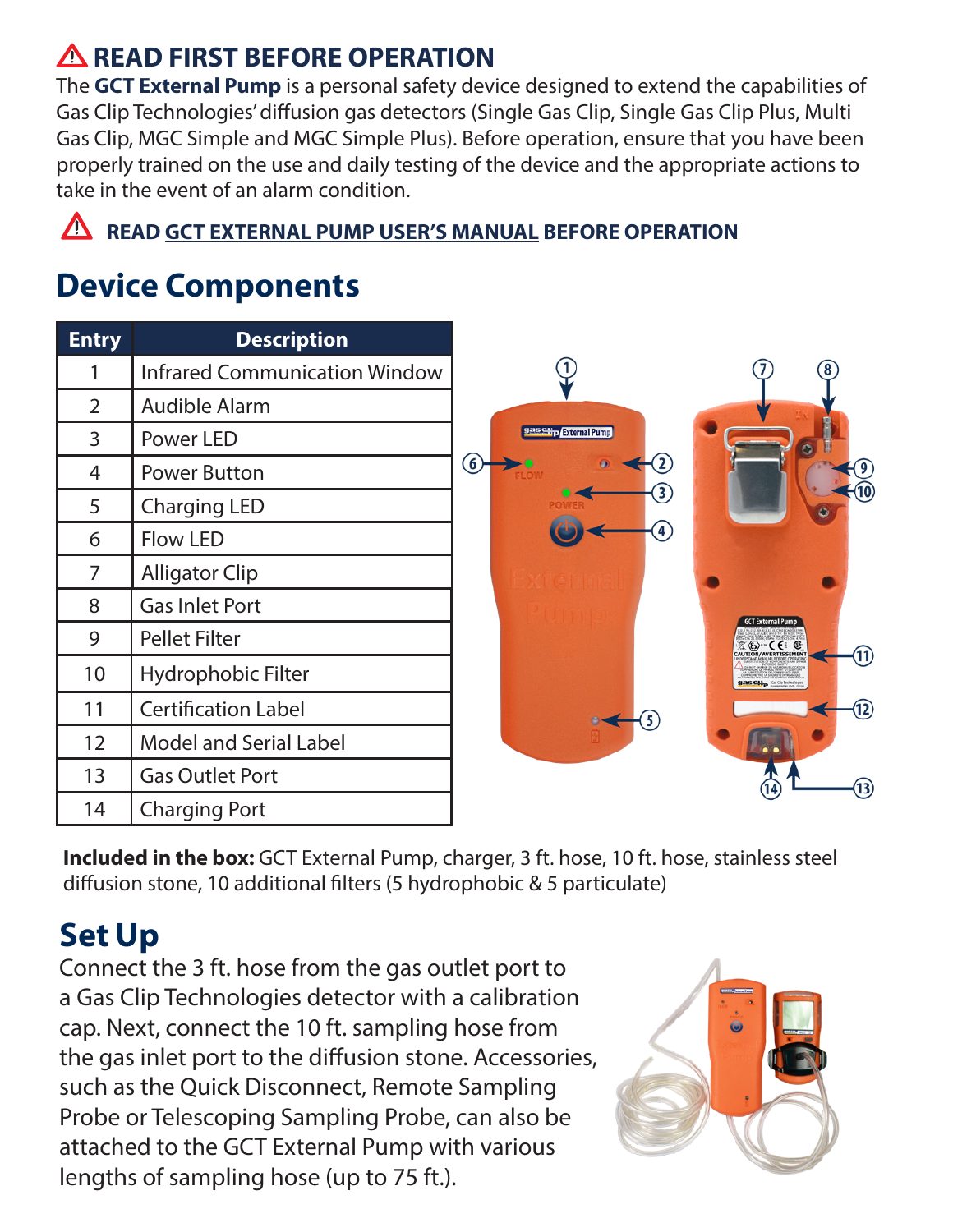#### **Turning On the Device**

To activate, press and hold down the power button for 5 seconds. Once the device is activated, the start-up sequence will display the following behavior:

- 1. Power LED is green and begins to flash slowly.
- 2. Audible Alarm beeps once.
- 3. Flow LED is green and begins to flash slowly.

For flow, power and charging status, refer to **LED Indicators** section.

#### **Blocked Flow Test**

Before each day's use, conduct a blocked flow test to ensure the pump is fully operational. With the power on, block the free end of the sampling hose which is attached to the gas inlet port. The device will display the following behavior:

- 1. Pump motor shuts down.
- 2. Audible alarm beeps continuously indicating a flow fault.
- 3. Flow LED turns red and flashes quickly.

Upon successful completion of the blocked flow test, press the power button to reactivate the device.

# **Bump Test**

 $\triangle$  Before each day's use, complete a bump test of the detector connected to the **GCT External Pump**. Refer to the **GCT External Pump User's Manual** for instructions.

### **Low Battery Warning**

A fast, red intermittent flash of the power LED with the audible alarm beep every 10 seconds indicates that (on average) 20 minutes of operation remains. However, the time remaining can vary due to several different factors.

*In the event of a low battery warning, exit the work area immediately since the GCT External Pump could turn off at any time.* 

# **Turning Off the Device**

Press and hold down the power button for 5 seconds until the 3 LEDs (power LED, flow LED, charging LED) turn off, then release the button.